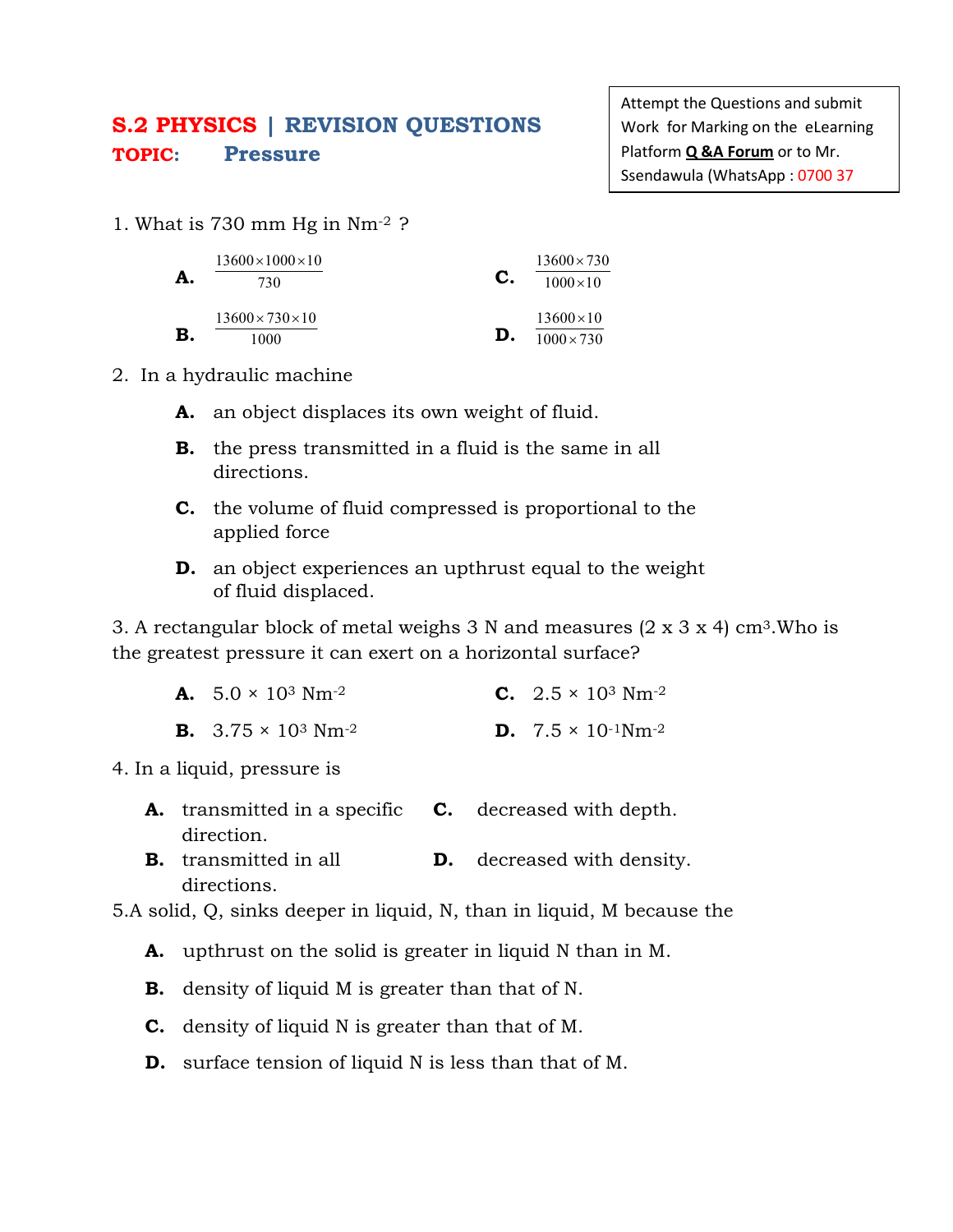6.Which one of the following statements is false? The pressure in a liquid

- **A.** at any one point in a liquid would not change even when more liquid is added.
- **B.** at anyone point depends only on the depth and density.
- **C.** at anyone point acts equally in all directions.
- **D.** increases with depth.
- 7. Pressure in a liquid is independent of the;
	- **A.** density of the liquid.
	- **B.** depth below the surface of the liquid.
	- **C.** pressure exerted on the surface of the liquid above.
	- **D.** cross sectional area and the shape of the vessel containing the liquid.

8. A box is placed on top of a table as shown in Figure 5, with the dimensions indicated.



If its mass is 40 kg, find the pressure it exerts on the table.

| A. | 40<br>$0.020 \times 0.015$ | $\mathbf{C}$ . | $40 \times 10$<br>$0.020 \times 0.015$ |
|----|----------------------------|----------------|----------------------------------------|
| B. | 40<br>$0.015 \times 0.010$ | D.             | $40 \times 10$<br>$0.020 \times 0.010$ |

9. A rectangular block of dimension 4 cm  $\times$  2 cm  $\times$  1 cm exerts a maximum pressure of 200 N m-2when resting on a table. Calculate the mass of the block. block of dimension 4 cm × 2 cm × 1 cm exerts a maximum.<br>N m<sup>-2</sup>when resting on a table. Calculate the mass of the C. 40 g.

- **A.** 4 g.
- **B.** 16 g. **D.** 400 g.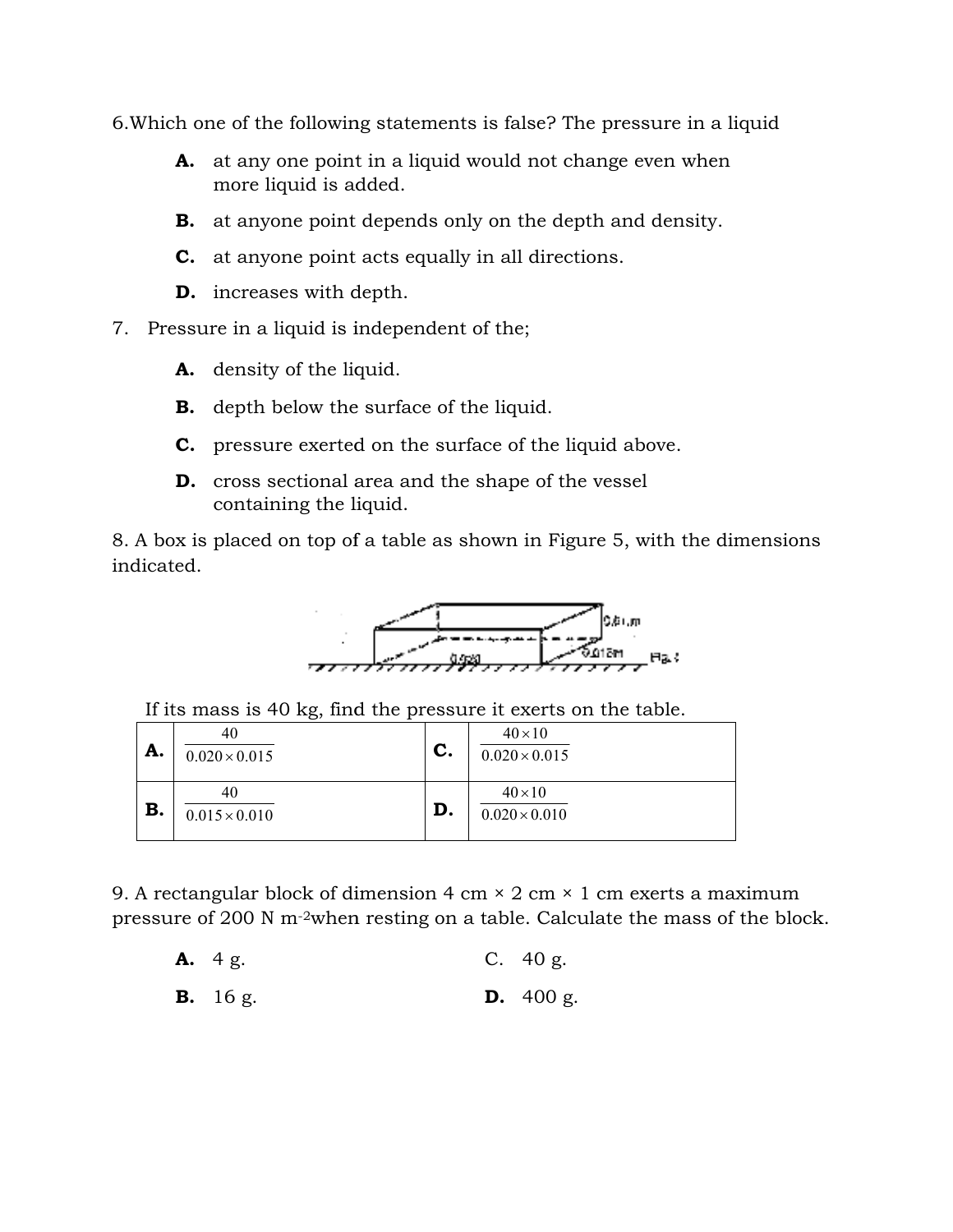10. A tight bottle top becomes easier to unscrew when hot water flows over it because the

- **A.** cap expands more than the glass.
- **A.** cap expands more than the glass.<br>**B.** glass in the neck of the bottle contracts.
- **C.** hot water acts like oil between the glass and bottle.
- **C.** hot water acts like oil between the glass and bottl<br>**D.** increased pressure of the air in the bottle causes the cap to expand.
- 11. An empty bottle is immersed in a hot bath and then closed with a coin as shown below.



The bottle is then immersed in a cold water bath and turned upside down. The coin .....

- **A.** does not fall off because the pressure inside the bottle is greater than that outside the bottle.
- **B.** does not fall off because the pressure outside the bottle is greater than that inside the bottle. **EXECUTE CONTROVERT THEORY CONTROVERT THEORY THEORY THEORY THEORY THEORY THEORY THEORY THEORY THEORY THEORY THEORY THEORY THEORY THEORY THEORY OF THE BOTTLE IS THE BOTTLE IS THE BOTTLE THAN fall off because the pressure in**
- **C.** will fall off because the pressure inside the bottle is equal to that outside the bottle.
- **D.** will fall off because the pressure inside the bottle is greater than that outside the bottle.

12. Calculate the increase in pressure which a diver experiences when he descends in sea water of density  $1.2 \times 10^3$  kg m<sup>-3</sup>.

| 1. $3.0 \times 10^2$ N m <sup>-2</sup> . | <b>3.</b> $3.6 \times 10^4$ N m <sup>-2</sup> . |
|------------------------------------------|-------------------------------------------------|
|                                          |                                                 |

**2.**  $1.2 \times 10^4$  N m<sup>-2</sup>. **4.** 3.6 × 10<sup>5</sup> N m-2.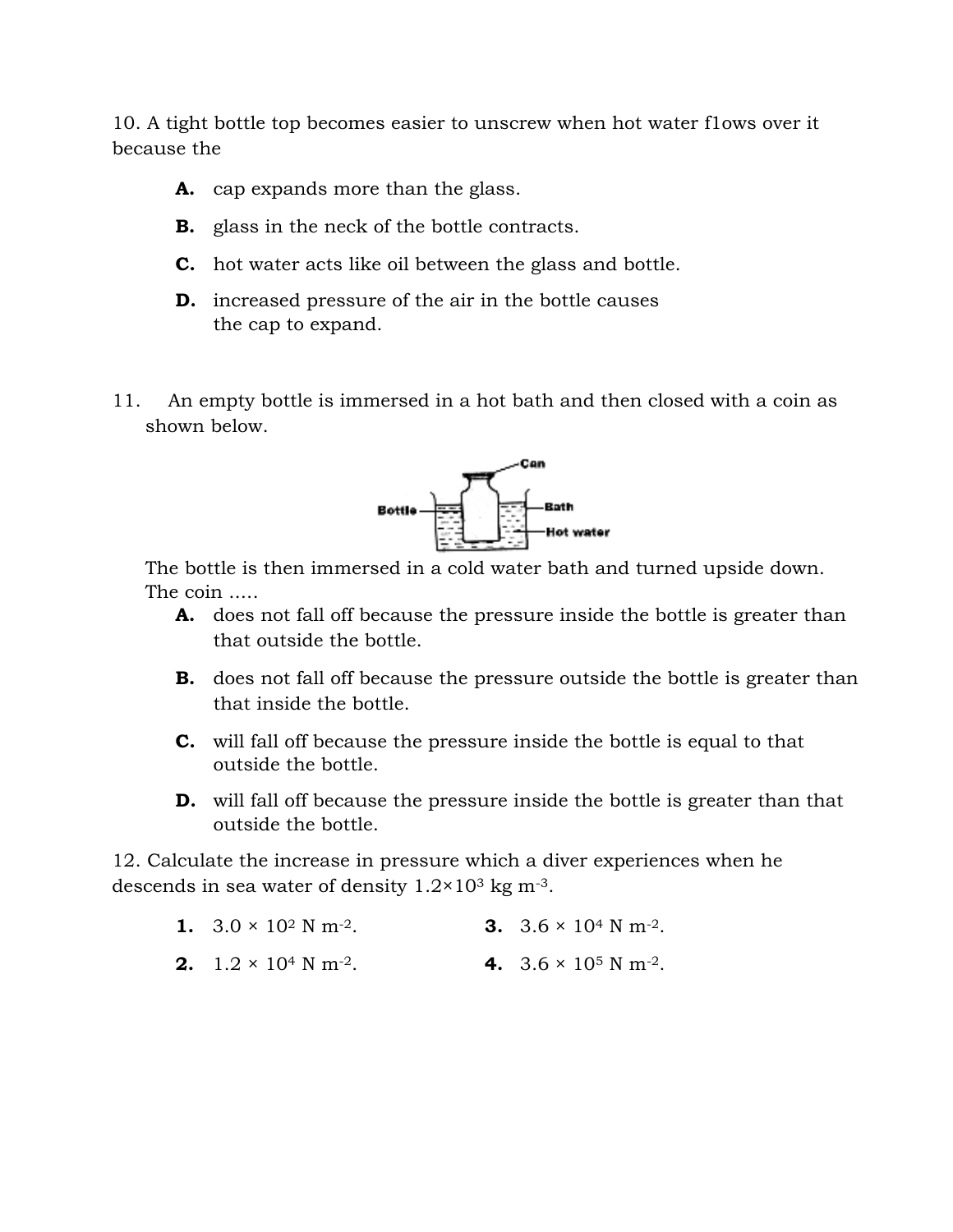13.The diagram in figure 3 shows a mercury barometer.



- 14. In a hydraulic press, the area of the piston on which the effort is applied is made smaller in order to
	- A. facilitate the movement of the piston downwards.
	- B. transmit a force as large as possible to the load.
	- C. transmit pressure equally throughout the liquid.
	- D. obtain a pressure as large as possible.
- 15. A force of 50 N moves an object through a distance of 200 m in 40 s. Find the power expended. In a hydraulic press, the area of the piston on which the effort is appl<br>made smaller in order to<br>A. facilitate the movement of the piston downwards.<br>B. transmit a force as large as possible to the load.<br>C. transmit pressu

| A. 100 W | C. 200 W |
|----------|----------|
| B. 160 W | D. 250 W |

- 16. A cork held under water rises to the surface when released because the upthrust on it is
	- **A.** greater than the **C.** equal to the weight. weight.
	- **B.** less than the weight. **D.** equal to the weight of water displaced.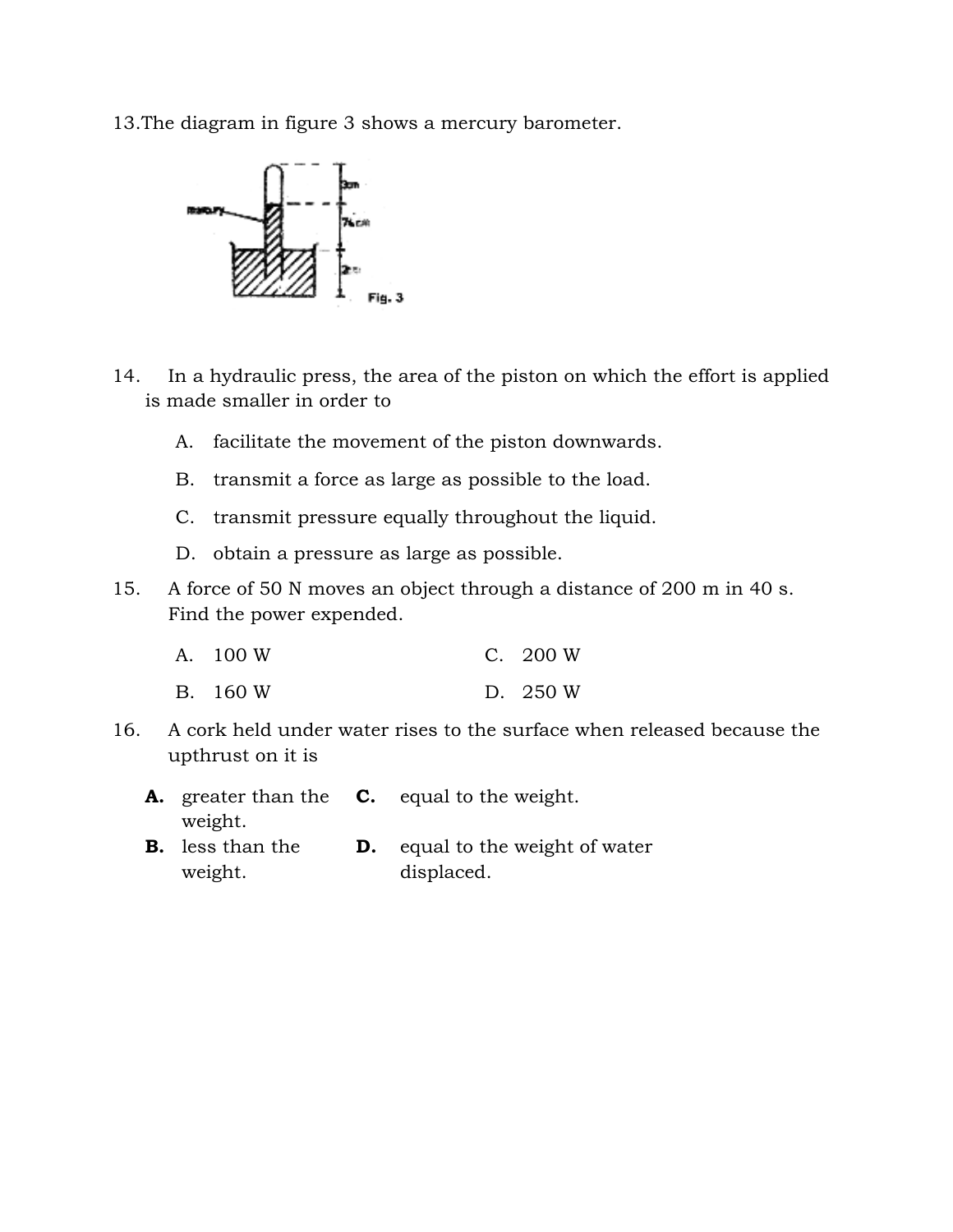17. Forces of 50N and 400N are applied to pistons A and B respectively as shown below.



The areas of cross-section of A and B are  $2 \times 10^{-4}$  m<sup>2</sup> and

8 x 10<sup>-2</sup>m<sup>2</sup> respectively. Which of the following is not true?

- A. Both pistons A and B remain at the same level
- B. The upthrust on piston B is equal to 20000N
- C. The pressure exerted on the water by piston B is  $5x10^4$ Nm<sup>-2</sup>

D. Piston B is going to move upwards

18. A mass of 2.4 kg rests on the floor. If the area of contact with the floor is 6 cm<sup>2</sup>, what pressure does the mass exert on the floor?

| A. $0.4 \text{ N m}^{-2}$   | C. $4.0 \times 10^3$ N m <sup>-2</sup> |
|-----------------------------|----------------------------------------|
| B. $4.0 \text{ N m}^{-2}$ . | D. $4.0 \times 10^4$ N m <sup>-2</sup> |

19. An open U-tube contains columns of water and kerosene over mercury as shown in figure 1.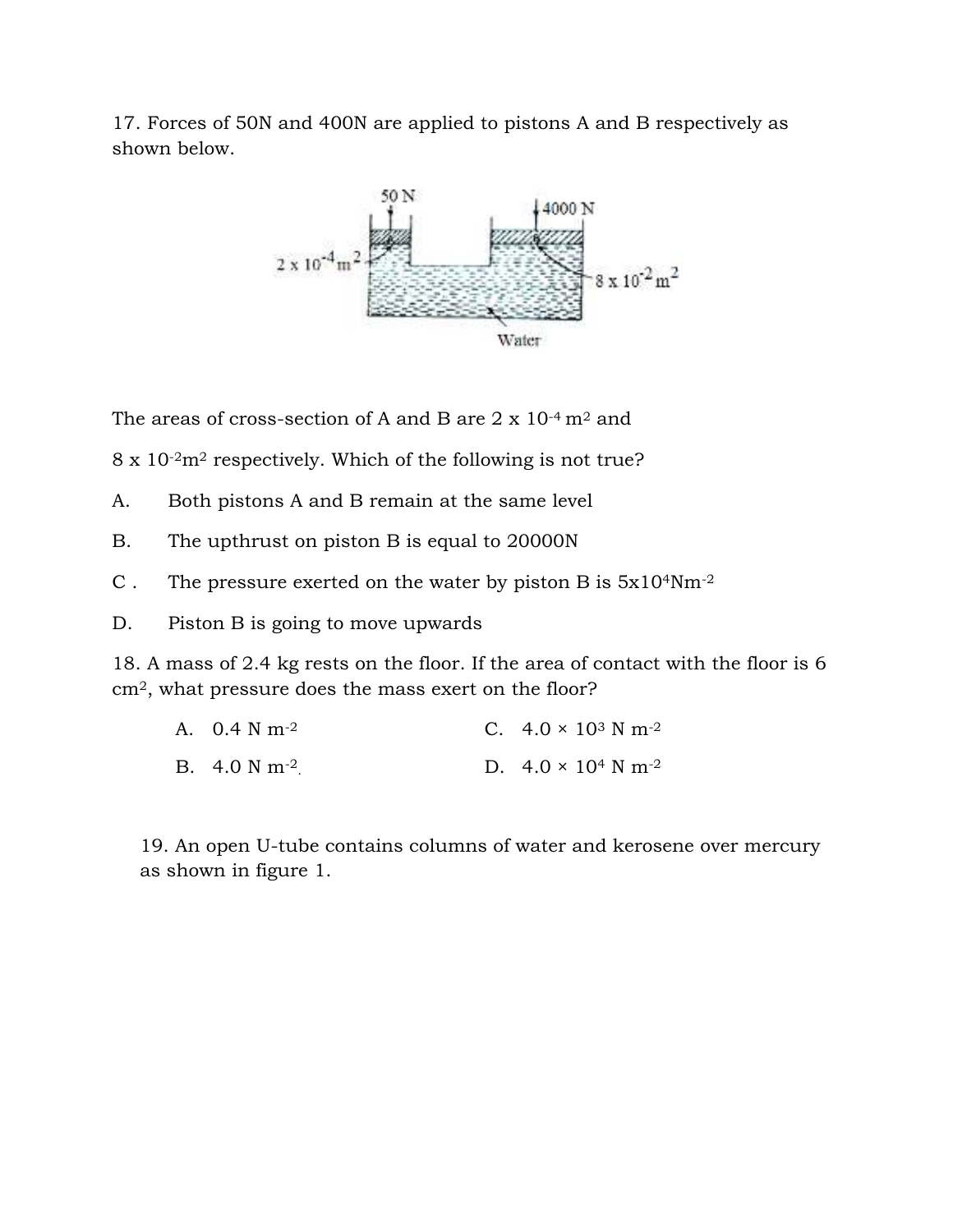

20. A hippopotamus can easily walk on mud without sinking while a goat will sink because

- A. a hippopotamus has more weight than a goat
- B. the centre of gravity of a hippopotamus is lower than that of a goat
- C. a hippopotamus exerts more pressure on the ground than a goat
- D. a hippopotamus exerts less pressure on the ground than a goat
- 21. The following are factors affecting pressure in fluids except;
	- A. depth below the surface of the fluid.
	- B. density of the liquid.
	- C. pressure exerted on the liquid surface.
	- D. surface area of the liquid.

22. When the handle, H, of the force pump shown in figure 6 is moved upwards, the valves at

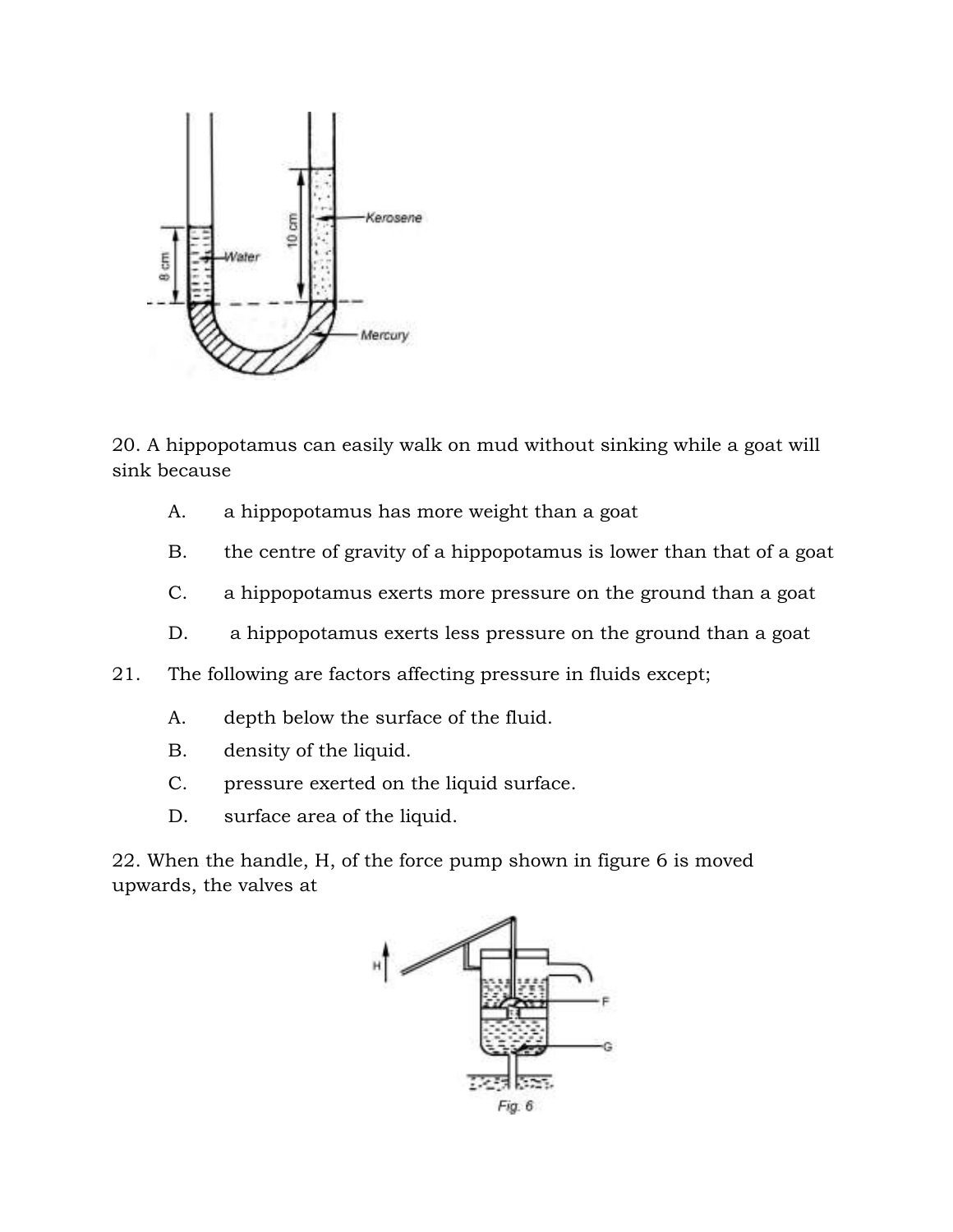- 
- A. F and G will both close. C. F will close and G will open.

B. F and G will both open D. F will open and G will close.

23.

## 20cm

If the piston in Figure above is moved down by 8cm, what is the new pressure?

A. (100-8)Pa B. 100Pa C.  $\left(\frac{100x20}{12}\right)$  $\frac{0.220}{12}$ ) Pa D.  $\left(\frac{12x100}{20}\right)$  $\frac{100}{20}$ )Pa

24. A boy of mass 40kg balances evenly on two stilts each having an area of 8cm<sup>2</sup> in contact with the ground. The pressure exerted by one stilt is;

- A. 50 Ncm-2
- B. 40 Ncm-2
- C. 25 Ncm-2
- D. 5 Ncm-2

25. A hot air balloon rises in air because;

- A. weight of balloon equals to weight of displaced air.
- B. weight of balloon is less than weight of displaced air.
- C. weight of balloon is greater than weight of displaced air.
- D. weight of balloon is zero.
- 26. A school nurse applies a force of 30N to a syringe .Given that the cross sectional area of the tip of the needle is  $1.0 \times 10^{-7}$ m<sup>2</sup>. Calculate the pressure produced at the tip of the needle.

| A. 3.0 x 10 <sup>7</sup> Pa | C. $4.0 \times 10^7$ Pa |
|-----------------------------|-------------------------|
| B. 3.0 x 10 <sup>8</sup> Pa | D. $2.5 \times 10^8$ Pa |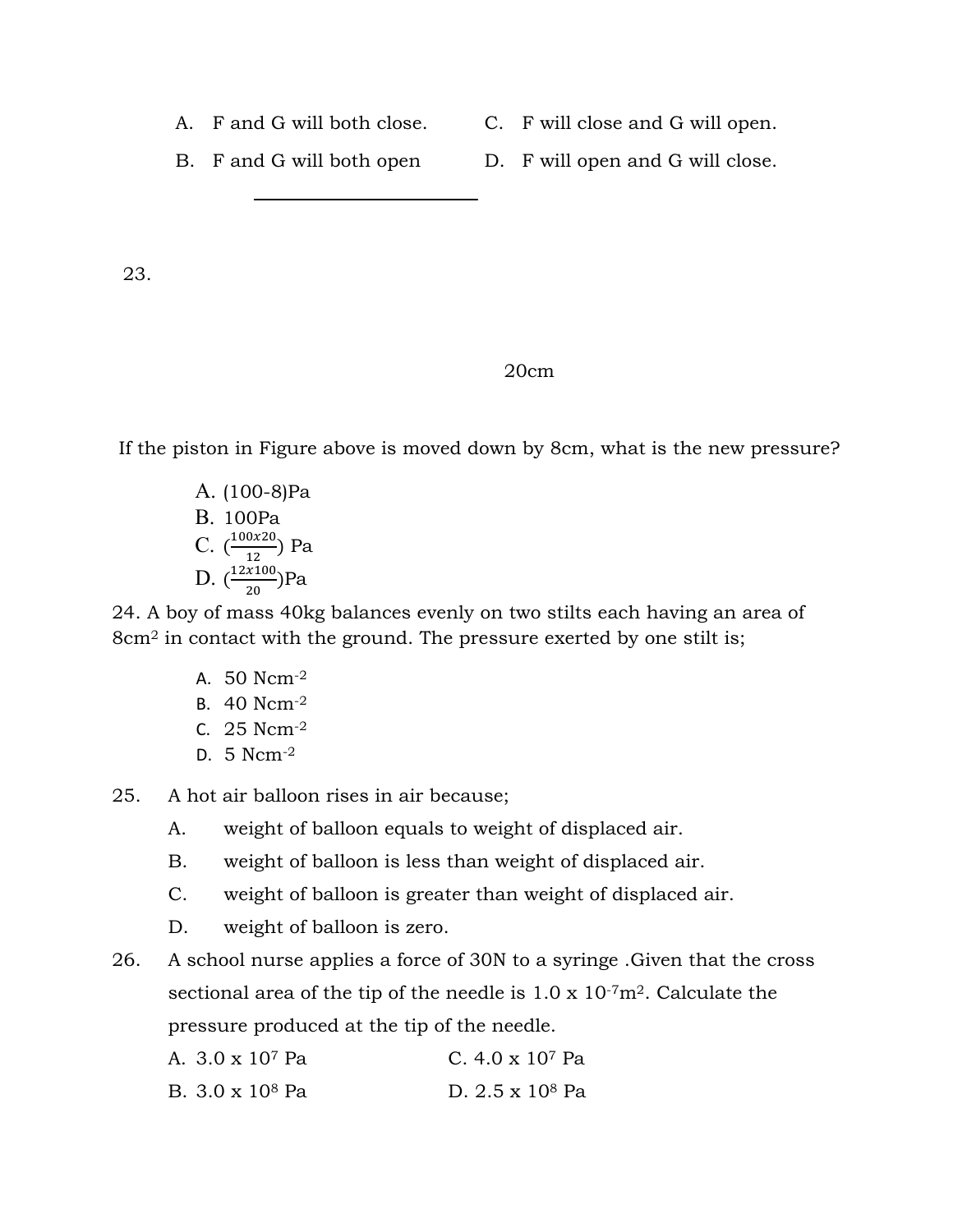27.Which of the following statements is NOT true about pressure in liquids?

- A. It increases with depth
- B. It is lowest at the surface
- C. It is the same throughout the liquid
- D. It acts equally in all directions.

27.

In the figure 3 above, a fixed mass of dry gas is trapped in bulb M. Determine the total pressure of the gas in M, given that the atmospheric pressure is 760mm of mercury.

- A) 114cm Hg B) 106cm Hg
- C) 30cm Hg D) 46cm Hg
- 28. In the crushing can experiment, the can collapses because
	- A. It is weakened by the hot water
	- B. Pressure outside is greater than pressure inside
	- C. Pressure inside is greater than pressure outside
	- D. Pressure inside is atmospheric.

29.An air craft is able to experience a lift in air because,

- (i) It can adjust the shape of the wings to create less pressure above the wings.
- (ii) It can adjust the shape of the wings to create less pressure below the wings.
- (iii) It can adjust the shape of its wings to reduce its apparent weight in air.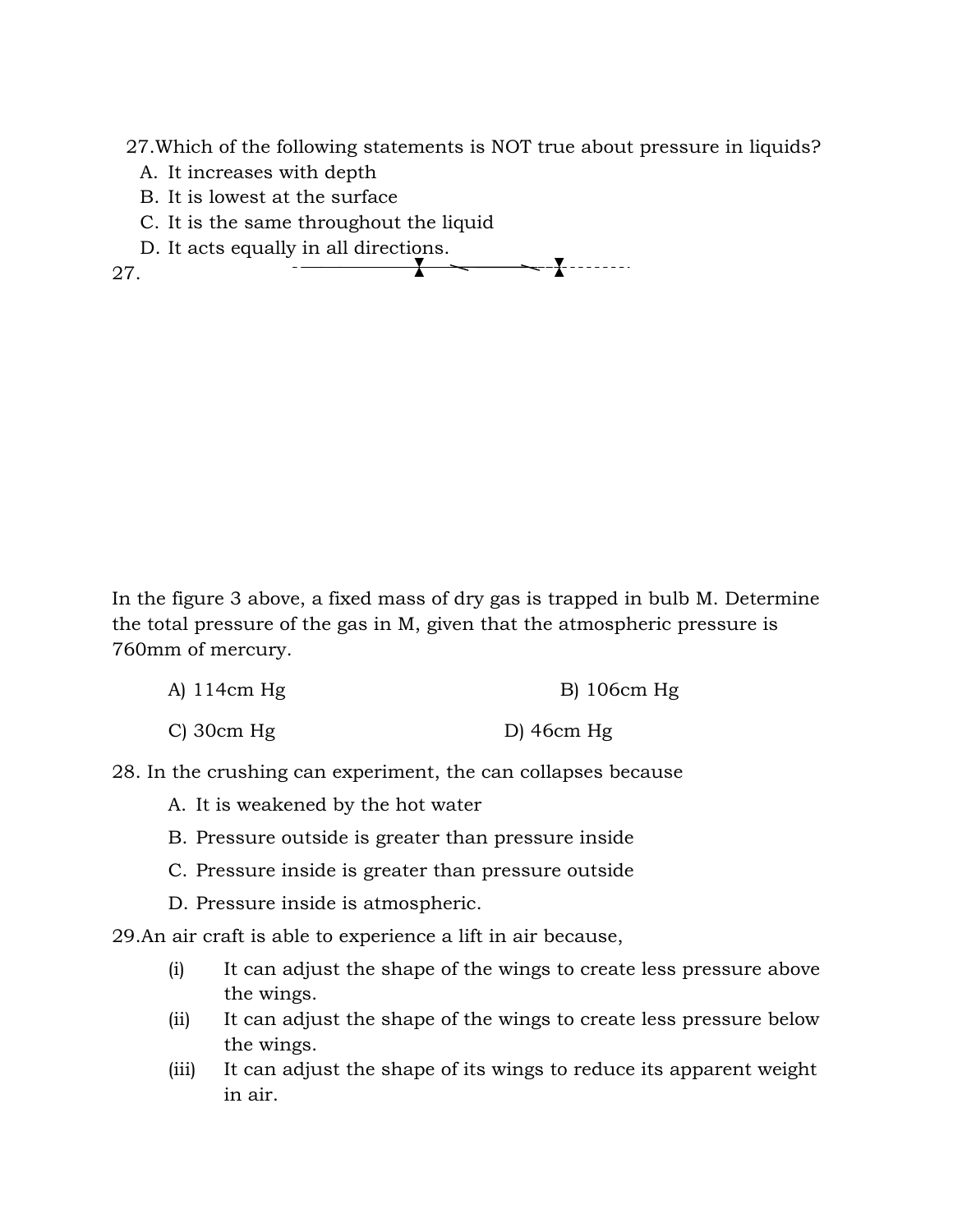A. (i) only B. (ii) only (ii) only C. (i) and (iii) only D. (ii) and (iii) only

## **ESSAY**

|    |                  | A. (i) only B. (ii) only C. (i) and (iii) only D. (ii) and (iii) only                                                             |                    |
|----|------------------|-----------------------------------------------------------------------------------------------------------------------------------|--------------------|
|    |                  | <b>ESSAY</b>                                                                                                                      |                    |
| 1. | (a)              | State Archimedes principle.                                                                                                       | $(1 \text{ mark})$ |
|    | (b)              | A body weighs 100N in air, appears to weigh 50N in a liquid and<br>70N in water.<br>What is the density of the liquid. (3 marks)2 |                    |
| 2. | (a)              | State two factors affecting pressure of a liquid.                                                                                 | $(1 \text{ mark})$ |
|    | (b)<br>pressure. | Name the instrument used to measure atmospheric<br>(i)<br>$(1 \text{ mark})$                                                      |                    |
|    |                  | The value of atmospheric pressure of a certain place was<br>(ii)<br>recorded as 76 cmHg. Express this value in S.I units.         |                    |

- (ii) The value of atmospheric pressure of a certain place was recorded as 76 cmHg. Express this value in S.I units. (density of mercury =  $1.36 \times 10^4 kgm^{-3}$ ) (2 marks)
- 3. (a) Explain each of the following observations:
	- (i) An inflated bicycle tube may burst when left in a hot piece.
	- (ii) Large water reservoirs are much wider at the base than at the top.
	- (b) Figure 3 shows the structure of a force pump.



- (i) Describe the action of the pump.
- (ii) If a downward force of 500 N is exerted on the plunger whose surf area is  $0.4 \text{ m}^2$ , calculate the pressure which forces water into cylinder.